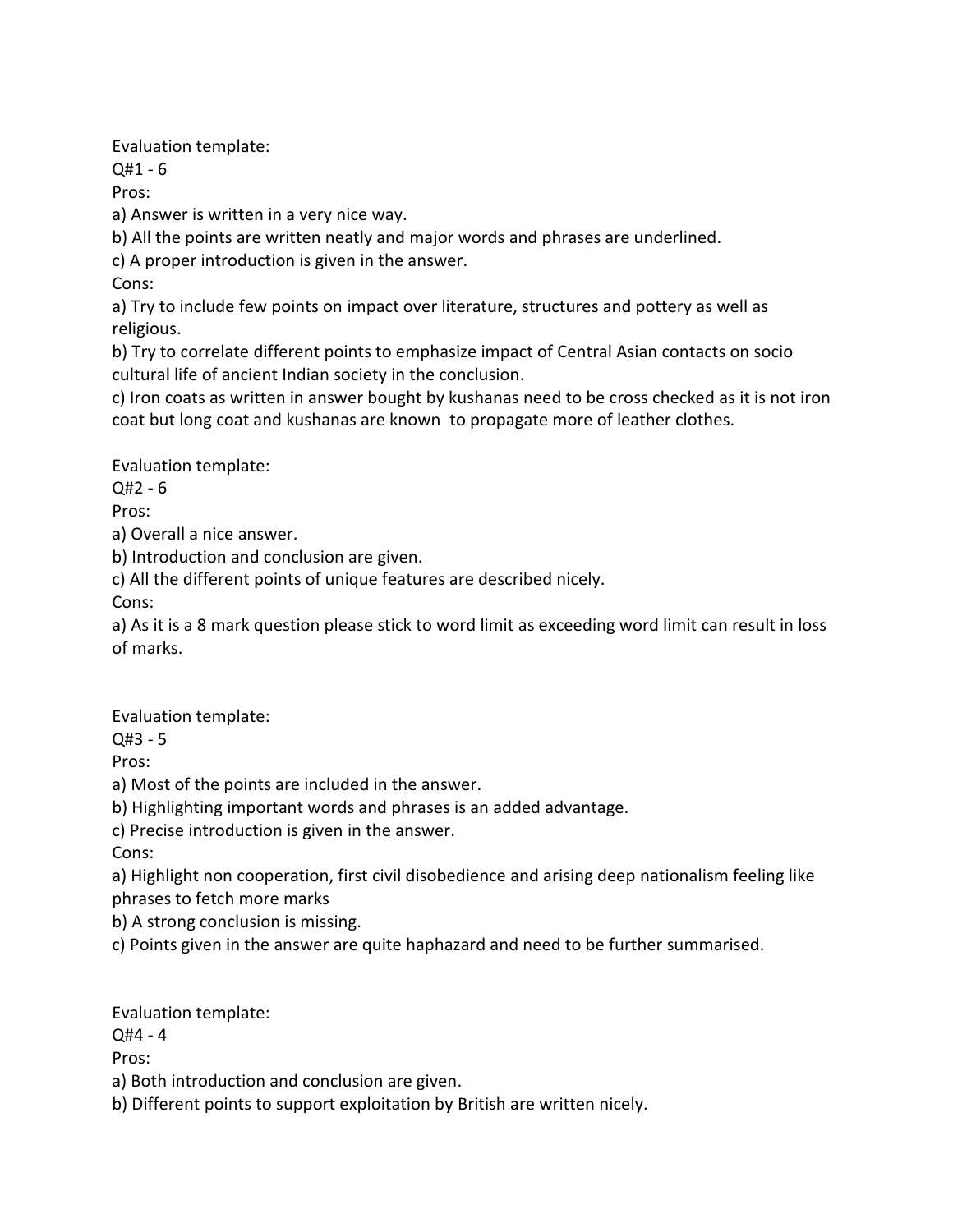c) Answer is written clearly while highlighting important words and phrases. Cons:

a) It is written in the answer that Indian craft mens could not shift their perception of buyers but the actual reason was they tried to shift but were exploited by Britishers who bought their products at very low rates.

b) Development of Railways also played an important role in decline of Indian craftsmen.

c) Few more points could be added to make answer little more impressive.

Evaluation template:

Q#5 - 6

Pros:

a) Very well written answer.

b) All the points are included nicely.

c) A good introduction and conclusion make the answer good marks fetching.

Cons:

a) Except for a few grammatical mistakes otherwise answer is written perfectly.

Evaluation template:

Q#6 - 6

Pros:

a) All the points are explained very well in the answer.

b) Well structured answer.

c) Use of pictorial depictions definitely helps to gain good marks.

Cons:

a) A little way forward can be included in the conclusion of the answer where this use of caste system can be explain.

Evaluation template:

Q#7 - 6

Pros:

a) Structuring of answer is very well done.

b) Use of various examples makes the answer more marks fetching.

c) Every point is very well highlighted and explained.

Cons:

a) Except for very few grammatical mistakes other part of answer is written perfectly.

Evaluation template:

Q#8 - 6

Pros:

a) Structuring of answer is very well done.

b) Deprivation of social rights and constitutional rights are explained point wise.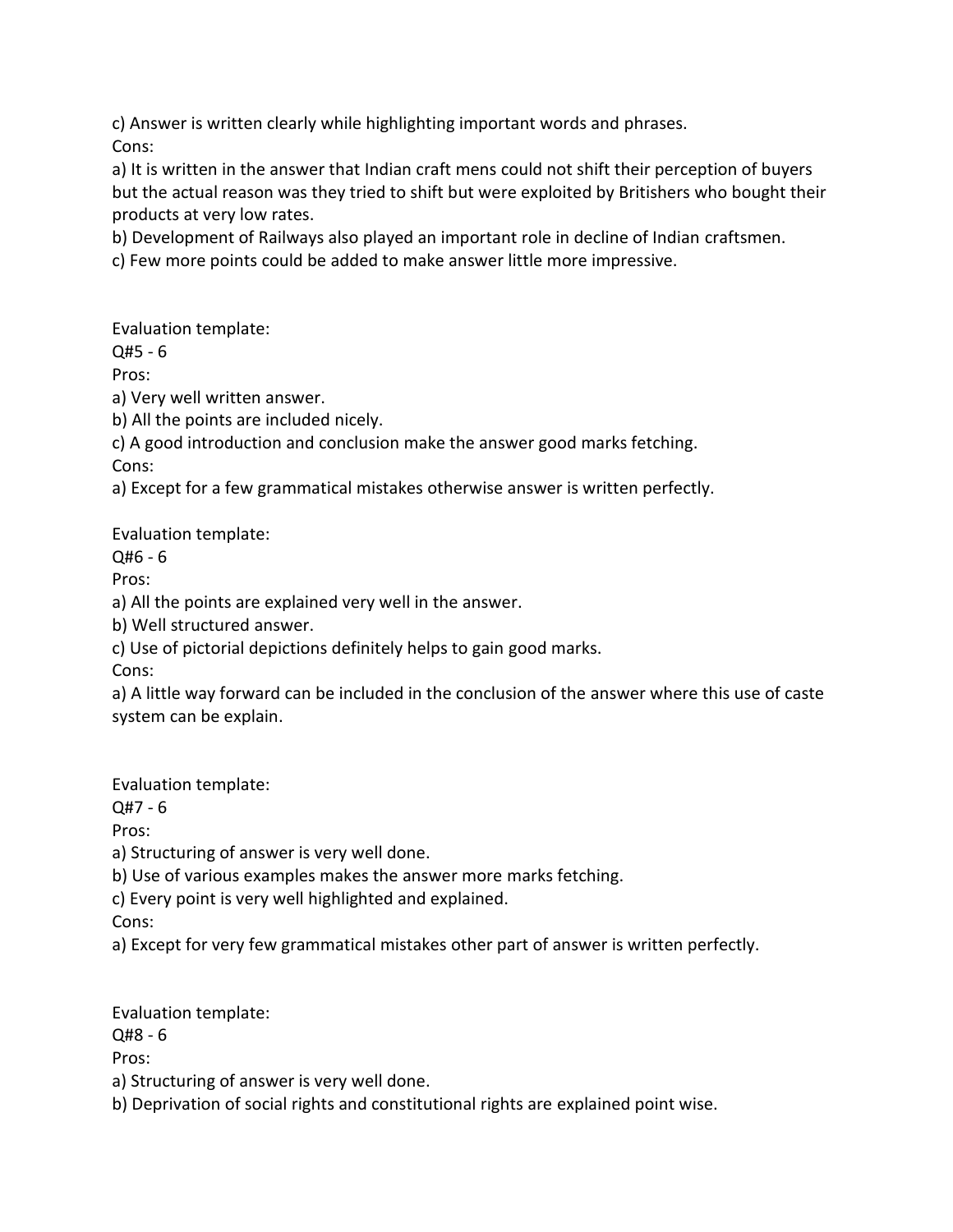c) Every point is very well highlighted and explained.

Cons:

a) Except for very few grammatical mistakes other part of answer is written perfectly.

Evaluation template:

Q#9 - 5

Pros:

a) Various points for climate change and cropping pattern effects on rivers are explained nicely.

b) Inclusion of UNFCC Estimation in the introduction is an added advantage.

c) Highlighting important phrases and words helps to get more marks.

Cons:

a) Conclusion can be written in a better way.

b) Use of some real life experiences and global reports can help to get more marks in such type of question.

Evaluation template:

Q#10 - 5

Pros:

a) Various points for challenges and government steps are given in the answer.

b) Inclusion of certain statistical data makes answer more impressive.

c) Highlighting of important words and structuring of answer is done perfectly. Cons:

a) There were certain committees which give recommendations to the government for improvement in sugarcane industry. They can be included in the answer.

b) Few more factual data from government reports can be included.

c) A strong introduction and conclusion is missing.

Evaluation template:

Q#11 - 8

Pros:

a) Different features of Bhakti movement is given point wise.

b) Example of works of different bhakti saints are given.

c) Most of the bhakti saints with their name and literature are included in the answer. Cons:

a) Answer is little bit generalized with some major points missing.

b) Role of women in Bhakti movement is missing.

c) The major essence of Bhakti movement is that they believe in the concept of Oneness of God and brotherhood of all human beings. This point is missing in the answer

Evaluation template: Q#12 - 7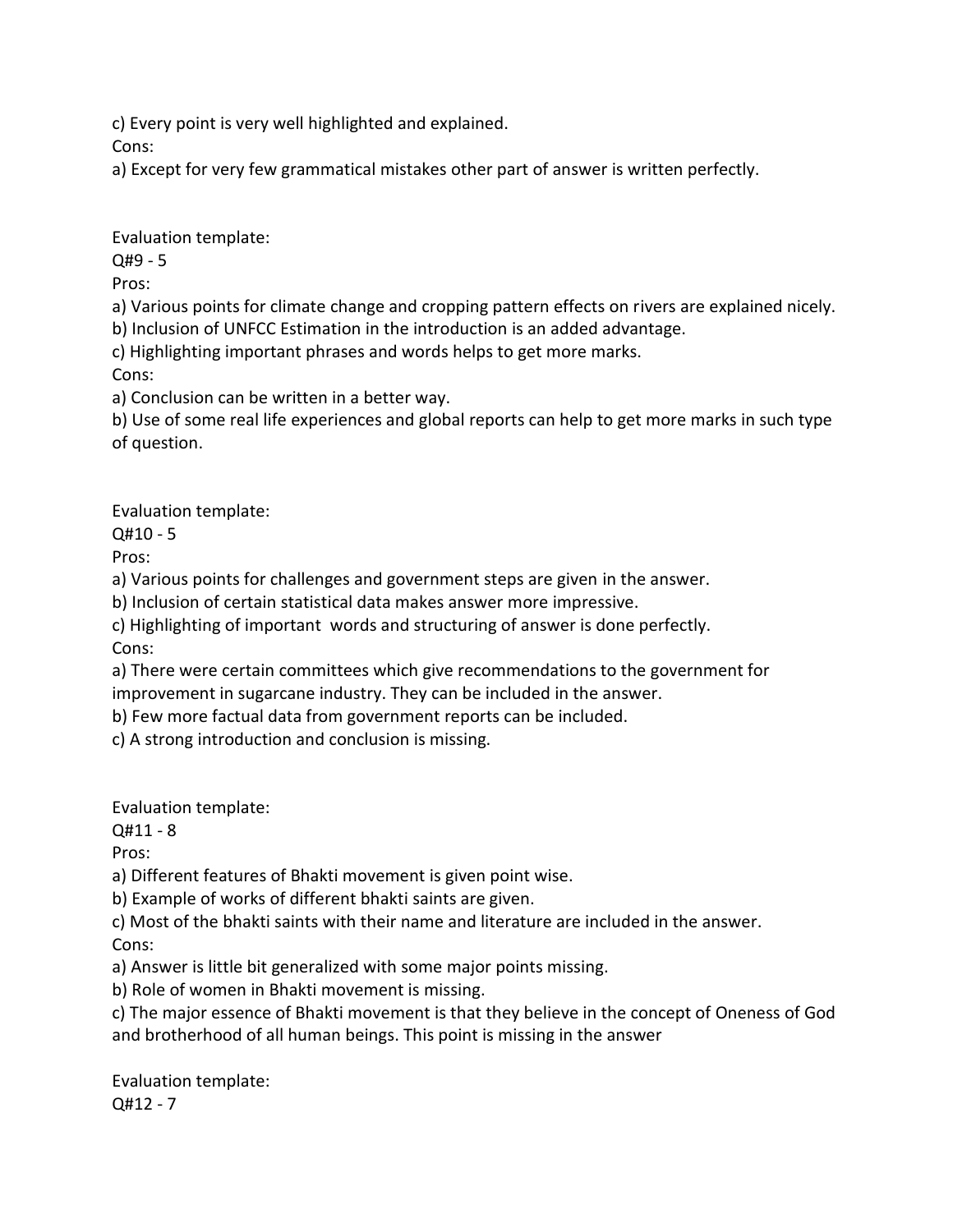Pros:

a) Classification of prehistoric paintings into three periods is given.

b) Themes and techniques are separately described.

Cons:

a) Some minute details of differences between paintings of three periods is missing.

b) A good introduction and conclusion for the answer is missing.

Evaluation template:

 $O#13 - 8$ 

Pros:

a) Various efforts by Britishers to spread modern education are given in the answer.

b) Introduction is also given.

c) Important points from various Britishers efforts are also highlighted.

Cons:

a) Although, the answer contains a lot of details but a proper structure of answer is missing. b) For better marks, answer can be divided into two parts; first part would have highlighted various British efforts and second part about their motives and its effect on Indian freedom struggle.

Evaluation template:

Q#14 - 7

Pros:

a) Answer contains good point differentiating between the two movements.

b) Conclusion of the answer is nice.

Cons:

a) Answer is little bit haphazard.

b) Although answer contains all major points but lack of proper presentation resulted in haphazard answer.

c) Exact dates of civil disobedience movement and non cooperation movement and details like they both were started by Mahatma Gandhi can be included in the introduction to make it more informative.

Evaluation template:

 $Q#15 - 9$ 

Pros:

a) A good introduction and conclusion is written.

b) All the various points which the answer demanded are justified in the answer.

c) Various incidences from history are given to support the answer.

Cons:

a) Some points are missing which can be included in the answer.

b) A mention of Congress is also missing in the answer.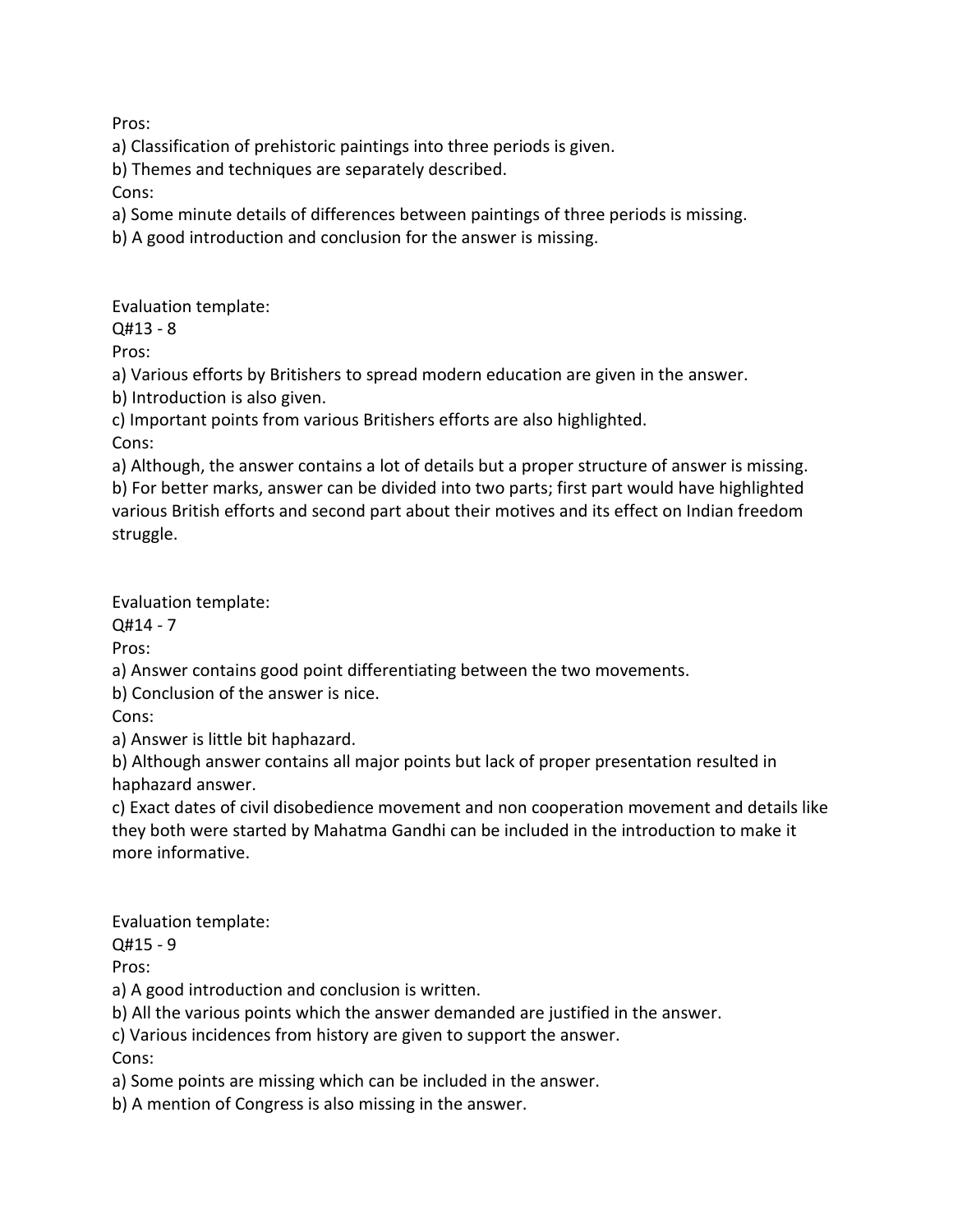c) A little bit about the communal representation in the society during pre independent India can also be included to support the answer.

Evaluation template:

Q#16 - 6

Pros:

a) Initiatives by government is very well written.

b) Economic survey data about female labour force participation it is also mentioned.

c) Conclusion is also written.

Cons:

a) The question has demanded to write about the how sexual harassment at workplace has impacted the female labour force participation rate in India. Answer for the same is missing.

b) Impressive introduction is also missing.

c) Few more examples can be included in the answer.

Evaluation template:

Q#17 - 9

Pros:

a) A good answer is written.

b) Definition and factors responsible for objectification of women is explain nicely.

c) Various initiatives for gender just society are also given.

Cons:

a) Few examples from current affairs can be included to make answer more impressive.

b) Certain Supreme Court rulings can also be cited to further support the answer.

c) A little more impressive conclusion can be written.

Evaluation template:

Q#18 - 8

Pros:

a) Polar vortex and its causes are explained nicely.

b) Picture depiction of strong and weak polar vortex is appreciable.

c) Example of unusual weather condition due to polar vortex is also present. Cons:

a) Few more examples to support unusual and extreme weather condition because of Polar vortex are needed.

b) Second part of question needs a little more improvement by adding few more factual points. c) Relation between polar vortex and unusual extreme temperature conditions can be further explained.

Evaluation template: Q#19 - 10